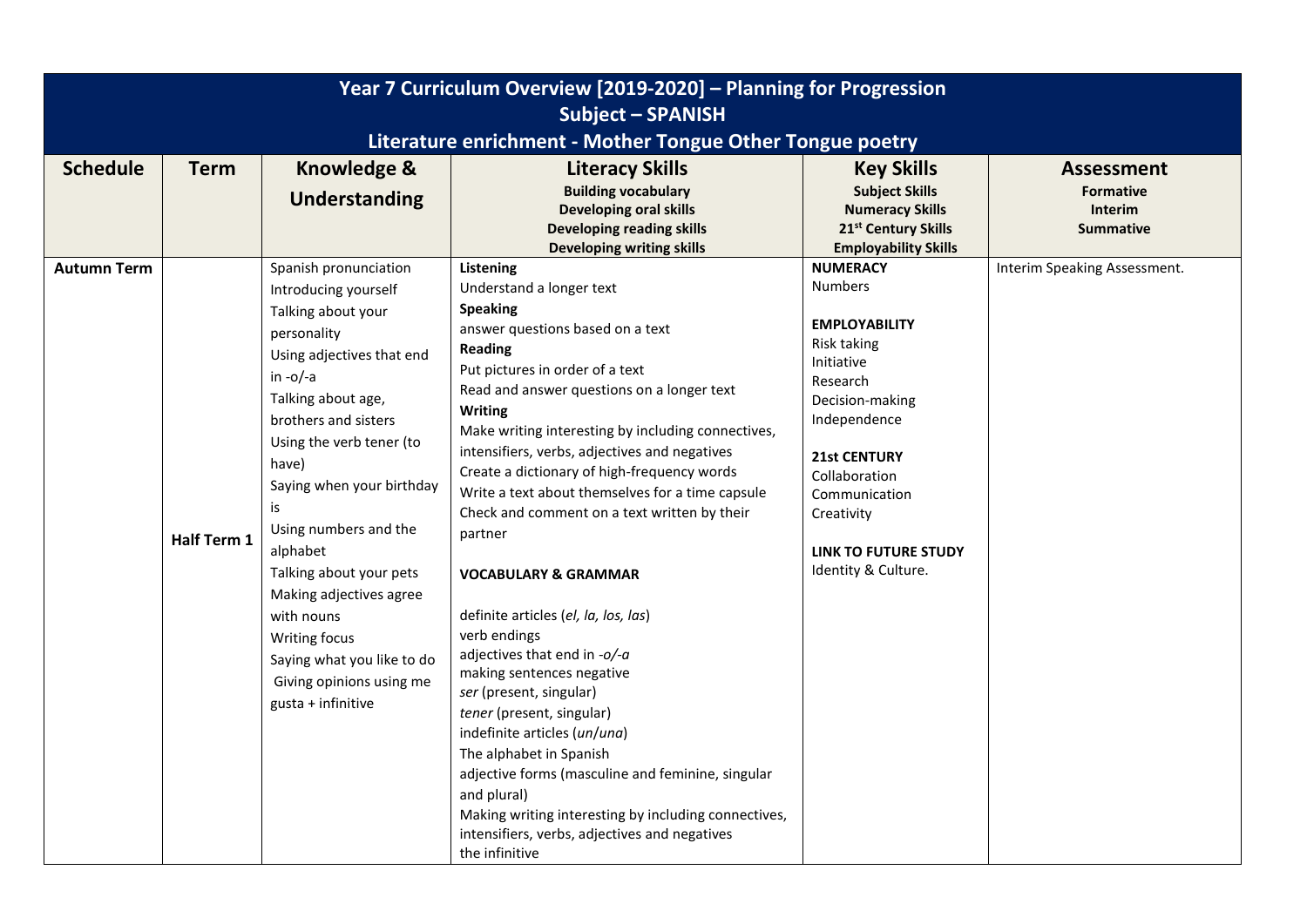|                    | Saying what you do in your  | Listening                                              | <b>NUMERACY</b>               |                               |
|--------------------|-----------------------------|--------------------------------------------------------|-------------------------------|-------------------------------|
|                    | spare time                  | Understand phrases with me gusta +infinitive           | Numbers                       |                               |
|                    | Using -ar verbs in the      | Understand people talking about their likes and        | Time                          | Listening & Reading Summative |
|                    | present and preterite       | dislikes, and the reasons for them                     | <b>EMPLOYABILITY</b>          | Assessment.                   |
|                    | tenses                      | <b>Speaking</b>                                        | Risk taking                   |                               |
|                    | Talking about the weather   | Practise giving opinions using me gusta + infinitive   | Initiative                    |                               |
|                    | Using cuando (when)         | Deliver a presentation about what you like to do       | Decision-making               |                               |
|                    | Saying what sports you do   | <b>Reading</b>                                         | Independence                  |                               |
|                    | Using hacer (to do) and     | Understand short texts about people's likes and        |                               |                               |
|                    | jugar (to play) - 3 tenses  | dislikes                                               | 21st CENTURY<br>Collaboration |                               |
|                    | Reading about someone's     | <b>Writing</b>                                         | Communication                 |                               |
|                    | favourite things            | Write out sentences and translate them into English    | Critical thinking             |                               |
|                    | Understanding more          | Write a blog entry about likes and dislikes            | Creativity                    |                               |
|                    | challenging texts           |                                                        |                               |                               |
|                    | Taking part in a longer     | <b>VOCABULARY &amp; GRAMMAR</b>                        | LINK TO FUTURE STUDY          |                               |
|                    | conversation                | present tense of regular -ar verbs (full paradigm)     | Identity & Culture. Current   |                               |
|                    | Using question words        | present tense of hacer (irregular verb, full paradigm) | and future study and          |                               |
|                    | Saying what subjects you    | present tense of jugar (stem-changing verb, full       | employment.                   |                               |
|                    | study                       | paradigm)                                              |                               |                               |
|                    | Using -ar verbs to say what | Review of language from the module                     |                               |                               |
| <b>Half Term 2</b> | 'we' do                     | Reading skills                                         |                               |                               |
|                    |                             | Using question words                                   |                               |                               |
|                    |                             | Making sentences more interesting by including         |                               |                               |
|                    |                             | connectives, intensifiers, verbs, adjectives and       |                               |                               |
|                    |                             | negatives                                              |                               |                               |
|                    |                             | 'we' form of verbs                                     |                               |                               |
|                    |                             |                                                        |                               |                               |
|                    |                             |                                                        |                               |                               |
|                    |                             |                                                        |                               |                               |
|                    |                             |                                                        |                               |                               |
|                    |                             |                                                        |                               |                               |
|                    |                             |                                                        |                               |                               |
|                    |                             |                                                        |                               |                               |
|                    |                             |                                                        |                               |                               |
|                    |                             |                                                        |                               |                               |
|                    |                             |                                                        |                               |                               |
|                    |                             |                                                        |                               |                               |
|                    |                             |                                                        |                               |                               |
|                    |                             |                                                        |                               |                               |
|                    |                             |                                                        |                               |                               |
|                    |                             |                                                        |                               |                               |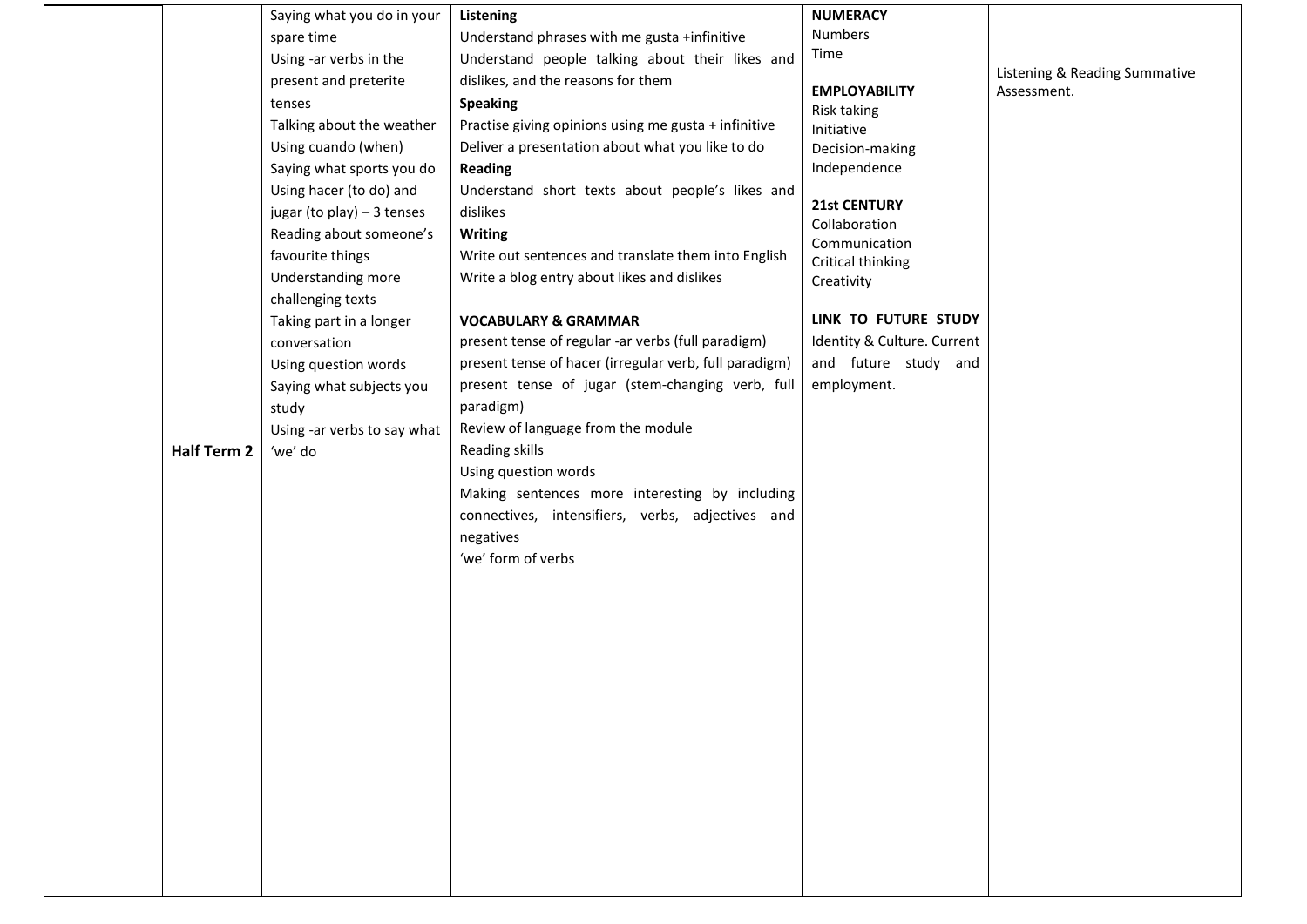| <b>Spring Term</b> |             | Giving opinions about                                | Listening                                                                                  | <b>NUMERACY</b>                            |                               |
|--------------------|-------------|------------------------------------------------------|--------------------------------------------------------------------------------------------|--------------------------------------------|-------------------------------|
|                    |             | school subjects                                      | Listen to check answers                                                                    | <b>Numbers</b>                             | Writing Formative Assessment. |
|                    |             | Using me gusta(n) +                                  | Understand people talking about school subjects and                                        | Time                                       |                               |
|                    |             | el/la/los/las                                        | opinions                                                                                   | Cost                                       |                               |
|                    |             | Describing your school                               | <b>Speaking</b>                                                                            | Quantities                                 |                               |
|                    |             | Using the words for 'a',                             | Create dialogues about a school timetable                                                  | Percentages                                |                               |
|                    |             | 'some' and 'the'                                     | Talk about their favourite school day                                                      |                                            |                               |
|                    |             | Talking about break time<br>Using -er and -ir verbs' | <b>Reading</b><br>Understand a text about a timetable                                      | <b>EMPLOYABILITY</b><br><b>Risk taking</b> |                               |
|                    |             | Describing your family                               | Understand a Spanish song about school subjects                                            | Initiative                                 |                               |
|                    |             | Using possessive adjectives                          | and what 'we' do in class                                                                  | Research                                   |                               |
|                    |             | Describing your hair and                             | Writing                                                                                    | Leadership                                 |                               |
|                    |             | eye colour                                           | Write a paragraph about school subjects                                                    | Decision-making                            |                               |
|                    | Half Term 3 | Saying what other people                             |                                                                                            | Independence                               |                               |
|                    |             | look like                                            | <b>VOCABULARY &amp; GRAMMAR</b>                                                            | Digital literacy                           |                               |
|                    |             | Using verbs in the third                             | using me gusta(n) + $el/la/los/las$ when giving                                            |                                            |                               |
|                    |             | person                                               | opinions about subjects                                                                    | <b>21st CENTURY</b>                        |                               |
|                    |             |                                                      | checking verbs, definite articles and adjectival<br>agreement in sentences giving opinions | Collaboration<br>Communication             |                               |
|                    |             |                                                      | plural indefinite articles unos/unas (meaning 'some')                                      | Critical thinking                          |                               |
|                    |             |                                                      | plural definite articles los/las (meaning 'the')                                           | Creativity                                 |                               |
|                    |             |                                                      | present tense of regular -er and -ir verbs (full                                           |                                            |                               |
|                    |             |                                                      | paradigms)                                                                                 | <b>LINK TO FUTURE STUDY</b>                |                               |
|                    |             |                                                      | Possessive adjectives                                                                      | Identity & Culture.                        |                               |
|                    |             |                                                      | Agreement of adjectives with nouns                                                         | Current and future study                   |                               |
|                    |             |                                                      |                                                                                            | and employment.                            |                               |
|                    |             | Describing where you live                            | Listening<br>Understand statements about where people live                                 | <b>NUMERACY</b><br>Time                    |                               |
|                    |             | Using the verb estar                                 | Identify details about where people live and their                                         |                                            |                               |
|                    |             | Spanish festivals - Carnival                         | opinions of their homes                                                                    | <b>EMPLOYABILITY</b>                       |                               |
|                    |             | of Cadiz                                             | <b>Speaking</b>                                                                            | <b>Risk taking</b>                         |                               |
|                    |             | Describing your town or                              | Create dialogues about where people live                                                   | Initiative                                 |                               |
|                    |             | village                                              | Deliver a presentation about where people live and                                         | Research                                   |                               |
|                    |             | Using 'a', 'some'<br>and                             | give an opinion                                                                            | Independence                               |                               |
|                    | Half Term 4 | 'many' in Spanish                                    | <b>Reading</b>                                                                             | Digital literacy                           |                               |
|                    |             | Telling the time                                     | Understand short texts about where people live<br><b>Writing</b>                           | <b>21st CENTURY</b>                        |                               |
|                    |             | Using the verb ir                                    | Write a tweet about where someone lives                                                    | Collaboration                              |                               |
|                    |             | Ordering in a café                                   |                                                                                            | Communication                              |                               |
|                    |             | Using the verb querer                                | <b>VOCABULARY &amp; GRAMMAR</b>                                                            | Creativity                                 |                               |
|                    |             | Saying what you are going                            |                                                                                            |                                            |                               |
|                    |             | to do at the weekend                                 | the verb estar                                                                             |                                            |                               |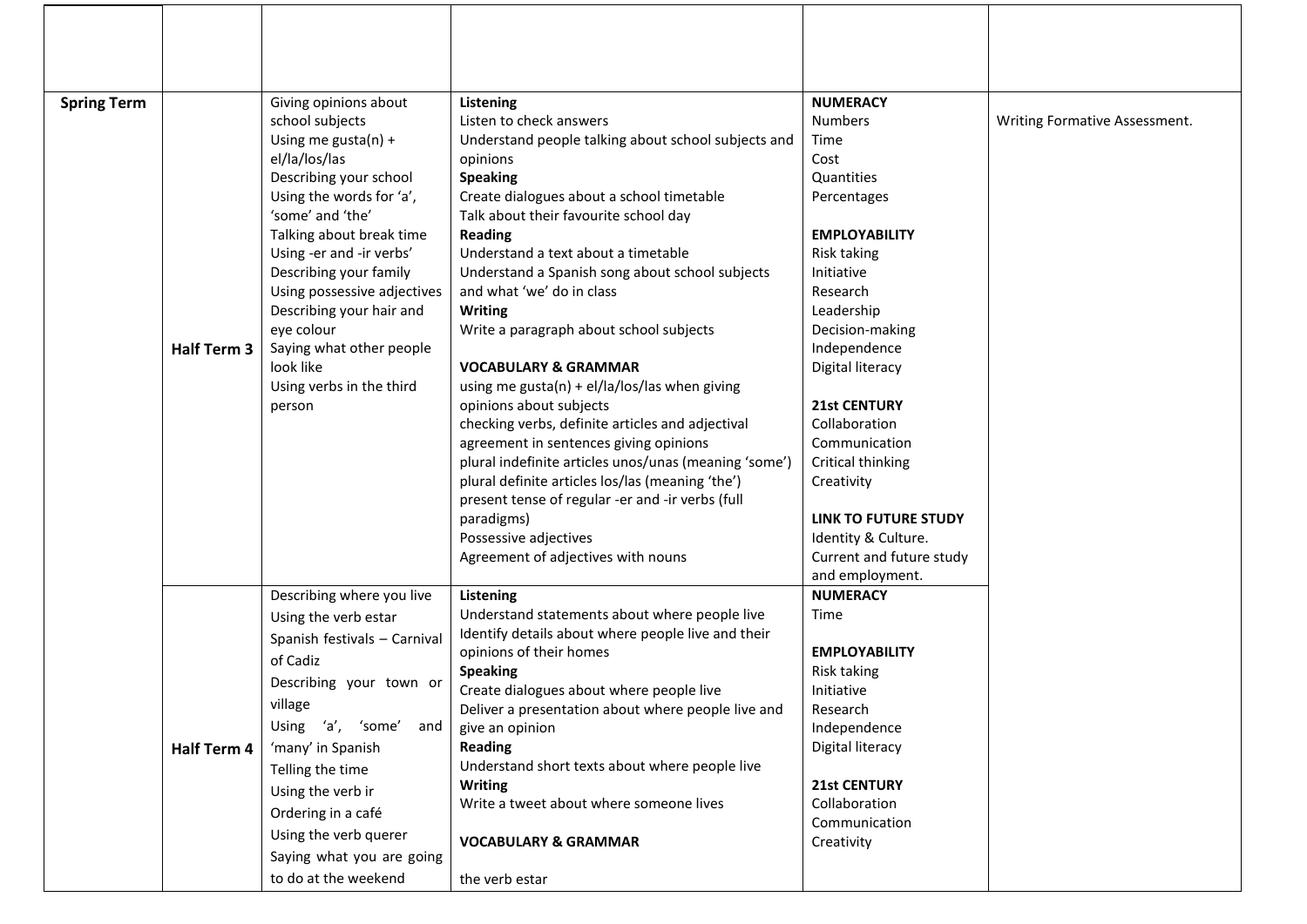|  | Using the near future tense | stem-changing verb querer | LINK TO FUTURE STUDY        |                                 |
|--|-----------------------------|---------------------------|-----------------------------|---------------------------------|
|  |                             | the near future tense     | Identity & Culture.Local,   |                                 |
|  |                             |                           | national, international and |                                 |
|  |                             |                           | global areas of interest.   |                                 |
|  |                             |                           |                             |                                 |
|  |                             |                           |                             |                                 |
|  |                             |                           |                             | Year 7 Examination -Listening & |
|  |                             |                           |                             | Reading.                        |
|  |                             |                           |                             |                                 |
|  |                             |                           |                             |                                 |
|  |                             |                           |                             |                                 |
|  |                             |                           |                             |                                 |
|  |                             |                           |                             |                                 |
|  |                             |                           |                             |                                 |
|  |                             |                           |                             |                                 |
|  |                             |                           |                             |                                 |
|  |                             |                           |                             |                                 |
|  |                             |                           |                             |                                 |
|  |                             |                           |                             |                                 |
|  |                             |                           |                             |                                 |
|  |                             |                           |                             |                                 |
|  |                             |                           |                             |                                 |
|  |                             |                           |                             |                                 |
|  |                             |                           |                             |                                 |
|  |                             |                           |                             |                                 |
|  |                             |                           |                             |                                 |
|  |                             |                           |                             |                                 |
|  |                             |                           |                             |                                 |
|  |                             |                           |                             |                                 |
|  |                             |                           |                             |                                 |
|  |                             |                           |                             |                                 |
|  |                             |                           |                             |                                 |
|  |                             |                           |                             |                                 |
|  |                             |                           |                             |                                 |
|  |                             |                           |                             |                                 |
|  |                             |                           |                             |                                 |
|  |                             |                           |                             |                                 |
|  |                             |                           |                             |                                 |
|  |                             |                           |                             |                                 |
|  |                             |                           |                             |                                 |
|  |                             |                           |                             |                                 |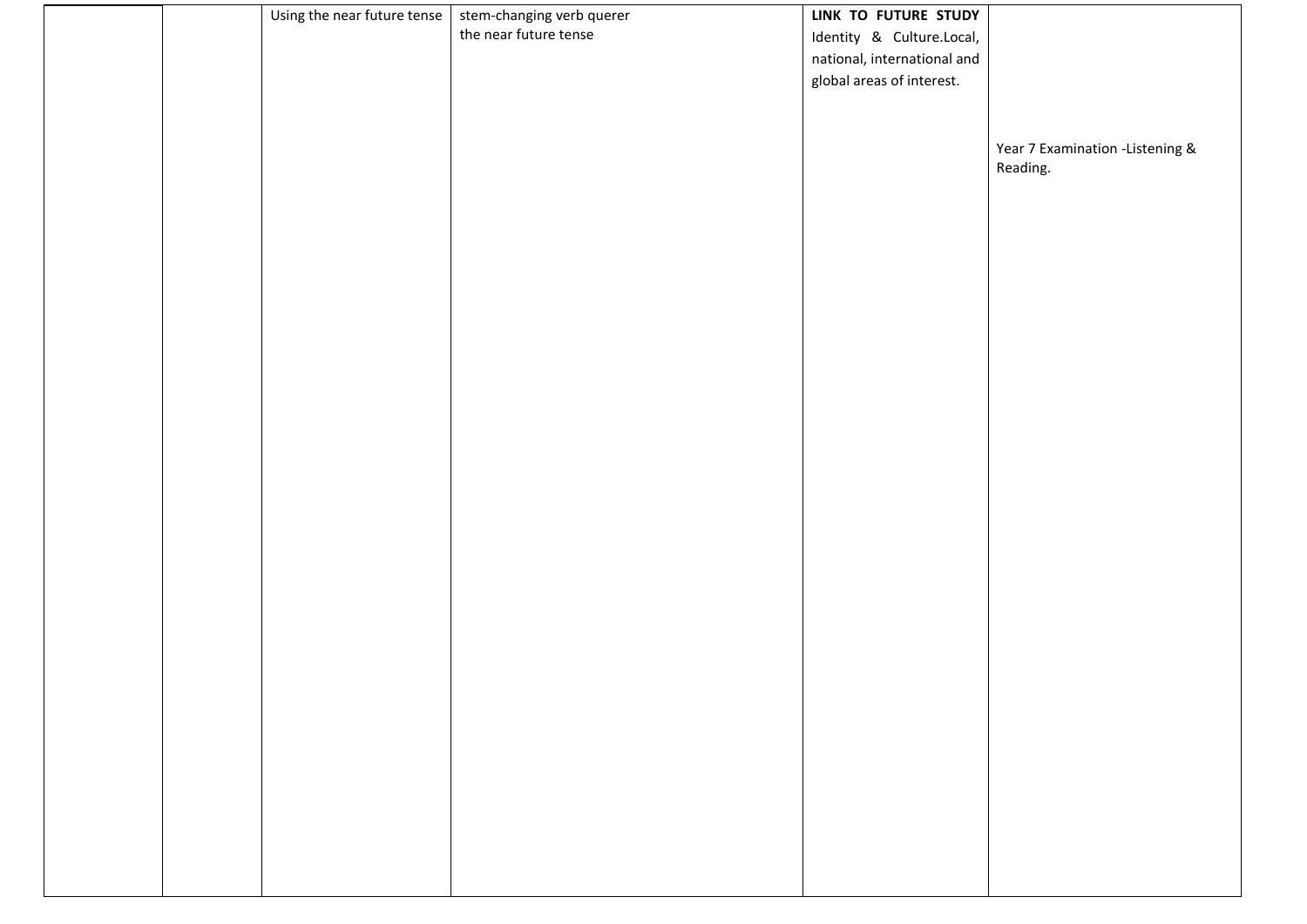| <b>Summer Term</b> | <b>Half Term 5</b> | <b>Talking</b><br>about a<br>past<br>holiday<br>Using the preterite of ir<br>Saying what you did on<br>holiday<br>Using the preterite<br>Describing the last day on<br>holiday<br>Saying what your holiday<br>was like<br>Using the preterite of ser<br>Describing a holiday home<br>Discovering more about<br>the comparative<br>Describing<br>holiday<br>activities<br>Using the superlative<br>Asking for directions<br>Using the imperative<br>Talking<br>about summer<br>camps<br>Learning more about using<br>three tenses<br>holiday<br>Discussing | Listening<br>Listen to dialogues about holiday activities and check<br>answers to a previous exercise<br>Listen to and understand two descriptions of what<br>people did and didn't do on holiday<br><b>Speaking</b><br>Practice speaking about activities with a noughts and<br>crosses game<br>Ask and answer the question ¿Qué hiciste en tus<br>vacaciones de verano?<br><b>Reading</b><br>Match a list of sentences about holiday activities to<br>the corresponding photos<br>Read two texts in which contrasting characters<br>describe what they did on holiday<br><b>Writing</b><br>Write a description of holiday activities<br><b>VOCABULARY &amp; GRAMMAR</b><br>preterite of ir (full paradigm)<br>preterite of regular verbs (full paradigm)<br>preterite of sacar: spelling change saqué<br>preterite + no<br>preterite of ver: vi<br>preterite of ser<br>comparative: más/menos + adjective + que<br>se puede(n) + infinitive<br>superlative: el/la/los/las más + adjective + de | <b>NUMERACY</b><br><b>Numbers</b><br>Time<br>Cost<br>Quantities<br>Percentages<br><b>EMPLOYABILITY</b><br>Risk taking<br>Initiative<br>Research<br>Leadership<br>Decision-making<br>Independence<br>Digital literacy<br><b>21st CENTURY</b><br>Collaboration<br>Communication<br>Critical thinking<br>Creativity<br><b>LINK TO FUTURE STUDY</b><br>Local, national,<br>international and global<br>areas of interest. | Writing Assessment - Formative. |
|--------------------|--------------------|-----------------------------------------------------------------------------------------------------------------------------------------------------------------------------------------------------------------------------------------------------------------------------------------------------------------------------------------------------------------------------------------------------------------------------------------------------------------------------------------------------------------------------------------------------------|--------------------------------------------------------------------------------------------------------------------------------------------------------------------------------------------------------------------------------------------------------------------------------------------------------------------------------------------------------------------------------------------------------------------------------------------------------------------------------------------------------------------------------------------------------------------------------------------------------------------------------------------------------------------------------------------------------------------------------------------------------------------------------------------------------------------------------------------------------------------------------------------------------------------------------------------------------------------------------------------------|-----------------------------------------------------------------------------------------------------------------------------------------------------------------------------------------------------------------------------------------------------------------------------------------------------------------------------------------------------------------------------------------------------------------------|---------------------------------|
|                    |                    | destinations<br>Using mejor and peor                                                                                                                                                                                                                                                                                                                                                                                                                                                                                                                      | imperative: tú form<br>using three tenses (present, preterite, near future)<br>together<br>irregular comparative: mejor/peor que<br>irregular superlative: el/la/los/las mejor(es)/peor(es)<br>de<br>using different tenses (preterite, near future,<br>conditional me gustaría)<br>No new key language. Pupils practise and                                                                                                                                                                                                                                                                                                                                                                                                                                                                                                                                                                                                                                                                     |                                                                                                                                                                                                                                                                                                                                                                                                                       |                                 |
|                    |                    |                                                                                                                                                                                                                                                                                                                                                                                                                                                                                                                                                           | consolidate key language from September onwards.                                                                                                                                                                                                                                                                                                                                                                                                                                                                                                                                                                                                                                                                                                                                                                                                                                                                                                                                                 |                                                                                                                                                                                                                                                                                                                                                                                                                       |                                 |